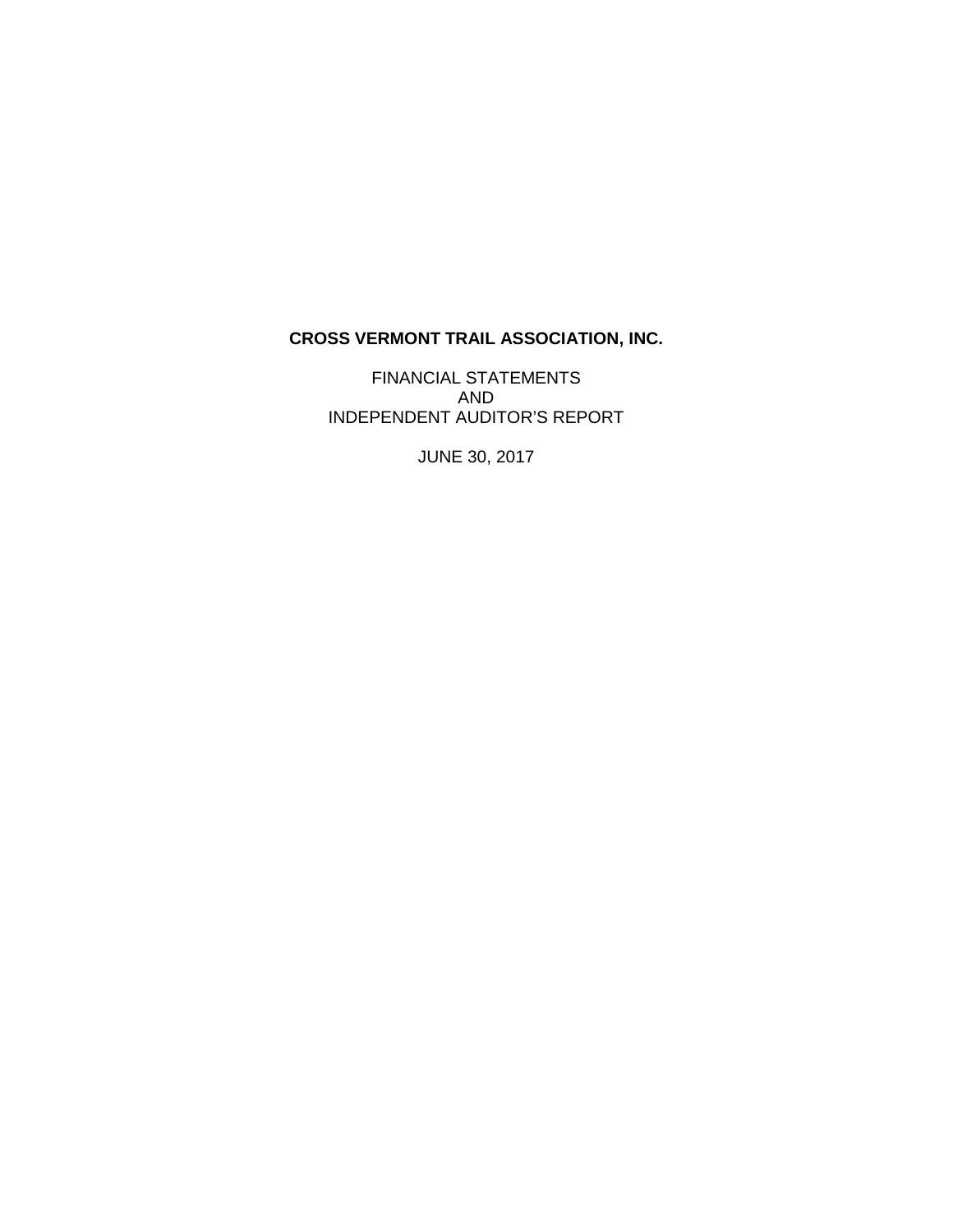# **CROSS VERMONT TRAIL ASSOCIATION, INC.**

# **JUNE 30, 2017**

# **TABLE OF CONTENTS**

# Page(s)

| Financial Statements: |       |
|-----------------------|-------|
|                       |       |
|                       |       |
|                       |       |
|                       | 5 - 8 |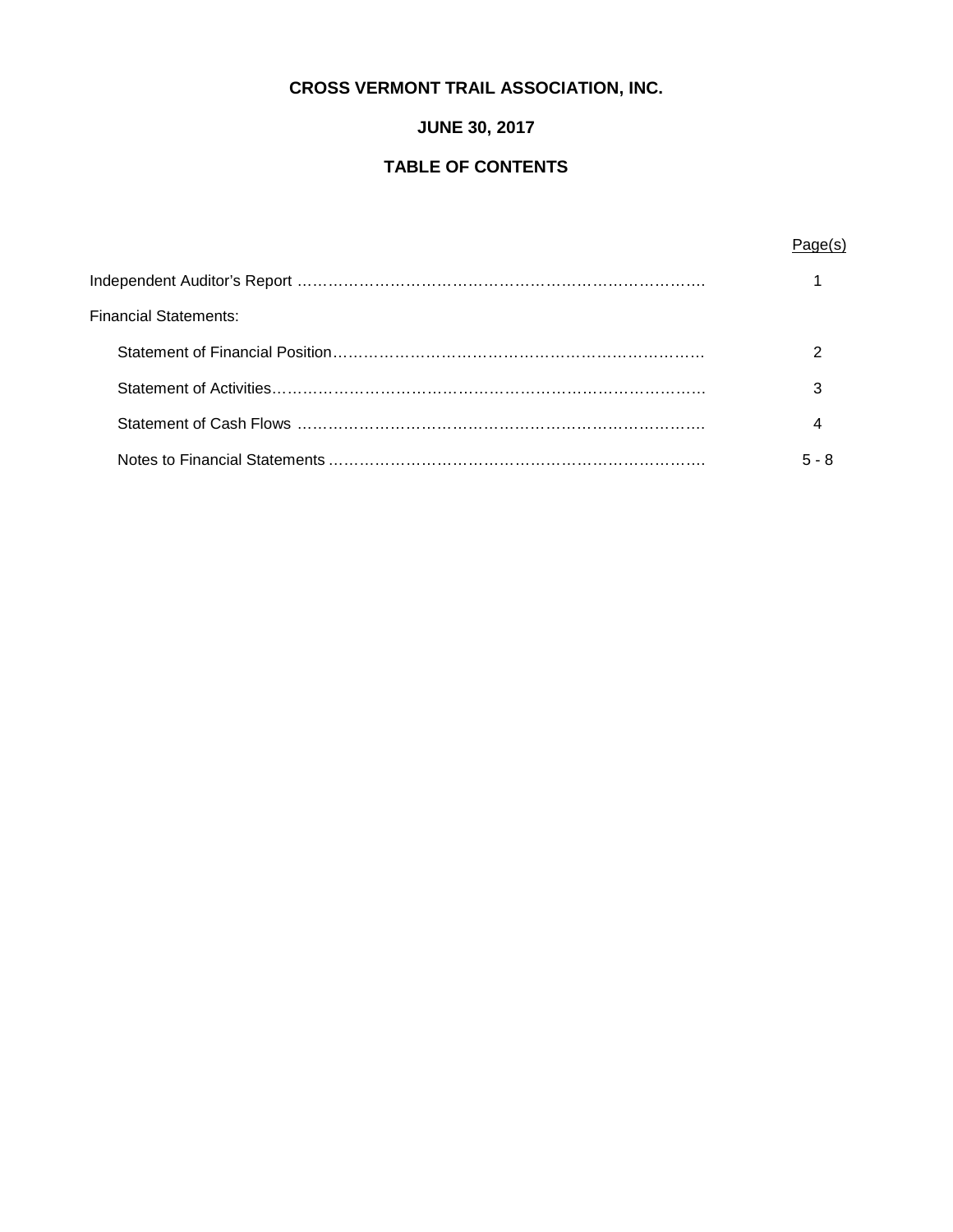# Pace & Hawley, LLC

Certified Public Accountants VT license #709

# **INDEPENDENT AUDITOR'S REPORT**

The Board of Directors of Cross Vermont Trail Association, Inc.

We have audited the accompanying financial statements of Cross Vermont Trail Association, Inc. (a non-profit organization), which comprise the statement of financial position as of June 30, 2017, and the related statements of activities and cash flows for the year then ended, and the related notes to the financial statements.

## **Management's Responsibility for the Financial Statements**

Management is responsible for the preparation and fair presentation of these financial statements in accordance with accounting principles generally accepted in the United States of America; this includes the design, implementation, and maintenance of internal control relevant to the preparation and fair presentation of financial statements that are free from material misstatement, whether due to fraud or error.

## **Auditor's Responsibility**

Our responsibility is to express an opinion on these financial statements based on our audit. We conducted our audit in accordance with auditing standards generally accepted in the United States of America. Those standards require that we plan and perform the audit to obtain reasonable assurance about whether the financial statements are free from material misstatement.

An audit involves performing procedures to obtain audit evidence about the amounts and disclosures in the financial statements. The procedures selected depend on the auditor's judgment, including the assessment of the risks of material misstatement of the financial statements, whether due to fraud or error. In making those risk assessments, the auditor considers internal control relevant to the entity's preparation and fair presentation of the financial statements in order to design audit procedures that are appropriate in the circumstances, but not for the purpose of expressing an opinion on the effectiveness of the entity's internal control. Accordingly, we express no such opinion. An audit also includes evaluating the appropriateness of accounting policies used and the reasonableness of significant accounting estimates made by management, as well as evaluating the overall presentation of the financial statements.

We believe that the audit evidence we have obtained is sufficient and appropriate to provide a basis for our audit opinion.

## **Opinion**

In our opinion, the financial statements referred to above present fairly, in all material respects, the financial position of Cross Vermont Trail Association, Inc. as of June 30, 2017, and the changes in its net assets and its cash flows for the year then ended in accordance with accounting principles generally accepted in the United States of America.

*Pace & Hawley, LLC*

Montpelier, VT February 13, 2018

> Robert Pace, CPA, - Nathan Hawley, CPA P.O. Box 603 - Montpelier, VT 05601 TEL (802) 461-2587 - FAX (802) 476-5791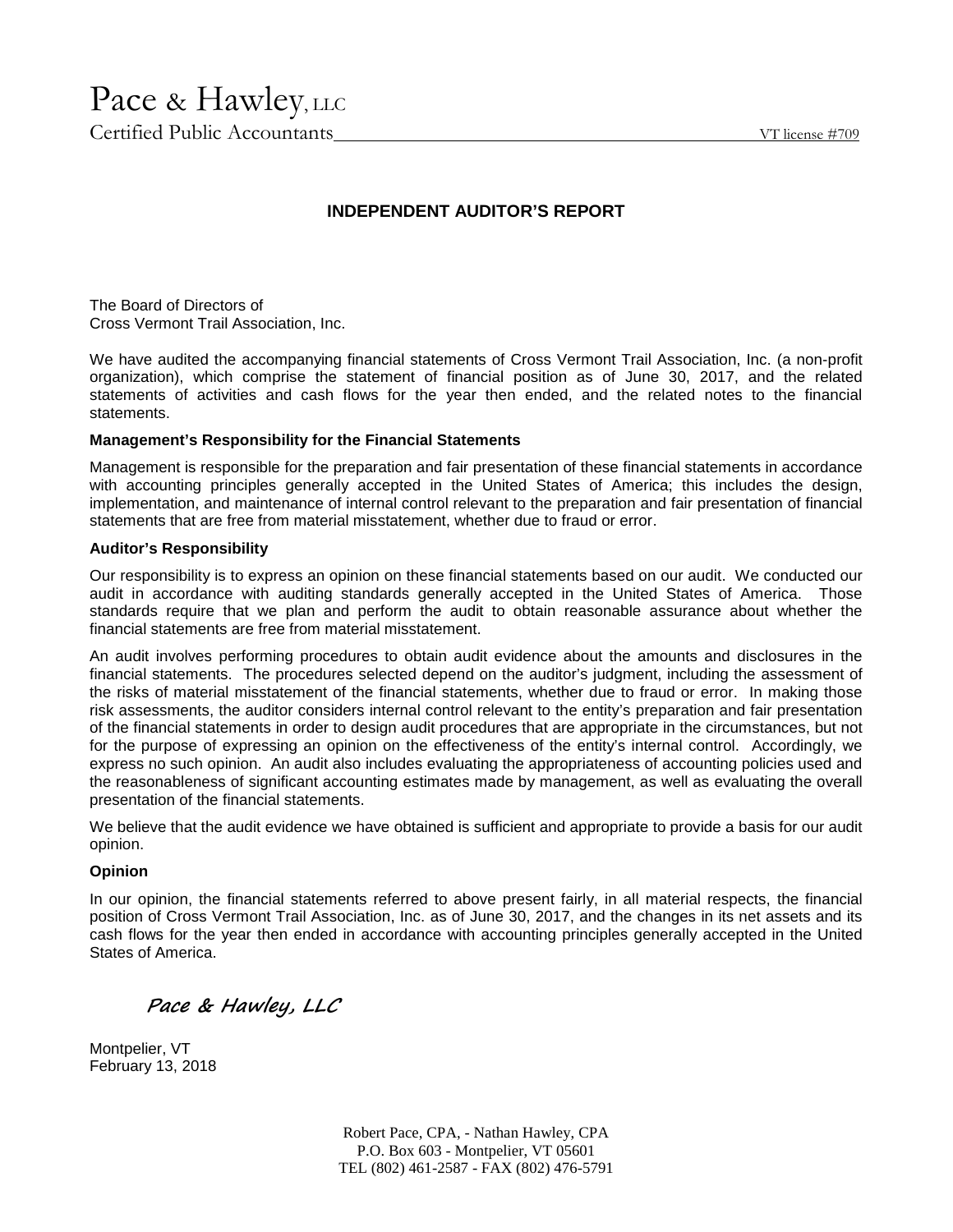# **CROSS VERMONT TRAIL ASSOCIATION, INC. Statement of Financial Position June 30, 2017**

| <b>Assets</b>                           |               |  |
|-----------------------------------------|---------------|--|
| Cash and cash equivalents               | \$<br>164,608 |  |
| Grants receivable                       | 8,518         |  |
| Contributions receivable                | 36,527        |  |
| Prepaid expenses                        | 1,976         |  |
| Land                                    | 10,000        |  |
| Other assets                            | 321           |  |
| Restricted long term cash - stewardship | 7,835         |  |
| Total assets                            | \$<br>229,785 |  |
| <b>Liabilities and net assets</b>       |               |  |
| Accounts payable                        | \$<br>2,347   |  |
| Accrued wages and payroll taxes         | 2,156         |  |
| Refundable advances                     | 10,076        |  |
| <b>Total liabilities</b>                | 14,579        |  |
| Net assets:                             |               |  |
| Unrestricted                            | 56,289        |  |
| Temporarily restricted                  | 151,082       |  |
| Permanently restricted                  | 7,835         |  |
| Total net assets                        | 215,206       |  |
| Total liabilities and net assets        | \$<br>229,785 |  |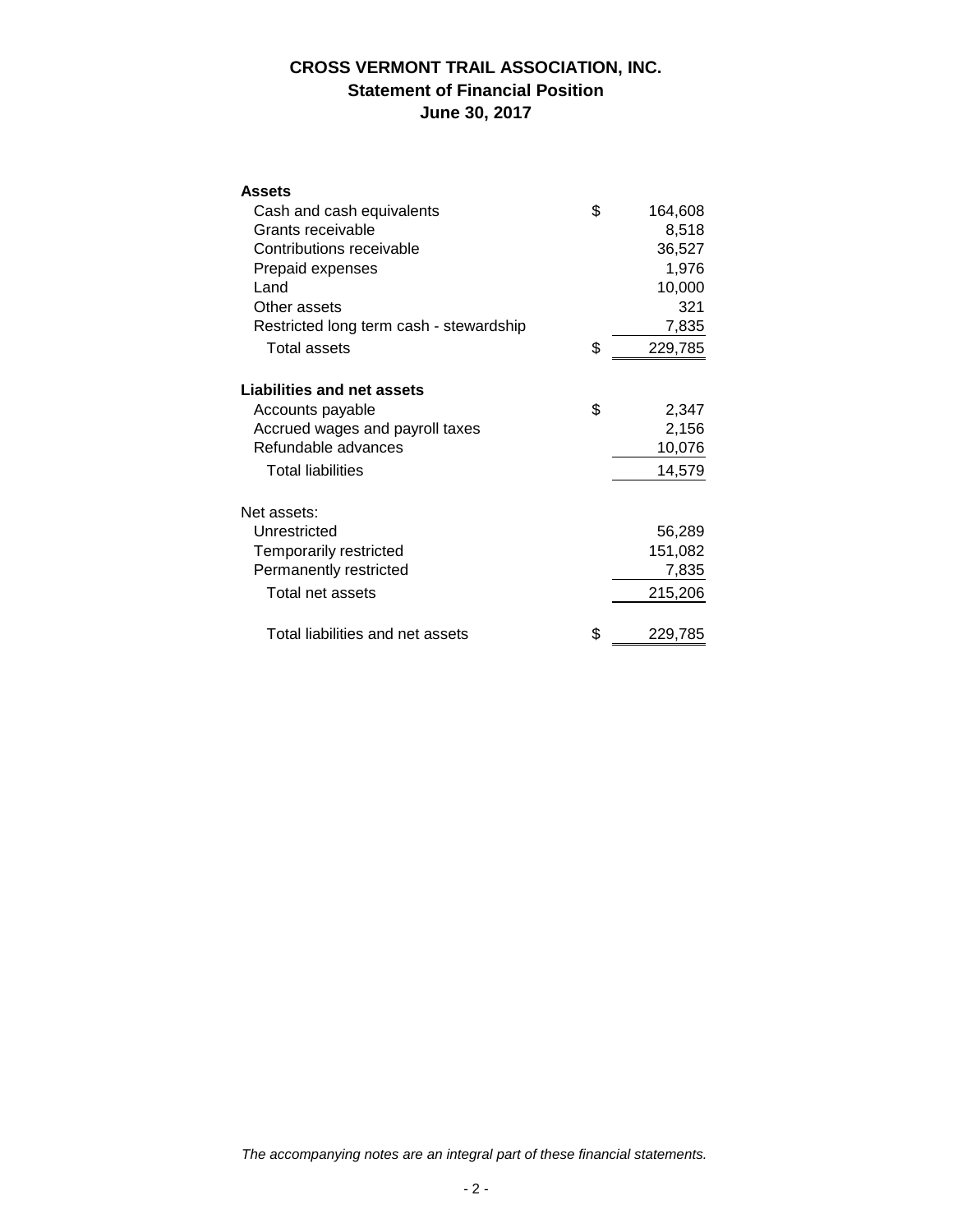# **CROSS VERMONT TRAIL ASSOCIATION, INC. Statement of Activities For the Year Ended June 30, 2017**

|                                       |                 | Temporarily   | Permanently |                |         |
|---------------------------------------|-----------------|---------------|-------------|----------------|---------|
|                                       | Unrestricted    | Restricted    | Restricted  |                | Totals  |
| <b>Revenues and gains</b>             |                 |               |             |                |         |
| Contributions                         | \$<br>10,318 \$ | 32,780 \$     |             | \$             | 43,098  |
| Contributions in-kind                 | 1,548           |               |             |                | 1,548   |
| Grants                                | 44,370          |               |             |                | 44,370  |
| Program and event income              | 2,600           |               |             |                | 2,600   |
| Less: cost of sales                   | (1,730)         |               |             |                | (1,730) |
| Interest                              | 19              | 160           |             |                | 179     |
| Miscellaneous                         | 57              |               |             |                | 57      |
| Total revenues and gains              | 57,182          | 32,940        |             |                | 90,122  |
| Net assets released from restrictions |                 |               |             |                |         |
| Satisfaction of program restrictions  |                 |               |             |                |         |
| <b>Expenses</b>                       |                 |               |             |                |         |
| Program services:                     |                 |               |             |                |         |
| <b>Trail activities</b>               | 31,871          |               |             |                | 31,871  |
| Supporting activities:                |                 |               |             |                |         |
| Management and general                | 18,637          |               |             |                | 18,637  |
| Fundraising                           | 8,006           |               |             |                | 8,006   |
| Total supporting activities           | 26,643          |               |             |                | 26,643  |
| <b>Total expenses</b>                 | 58,514          |               |             |                | 58,514  |
| Change in net assets                  | (1, 332)        | 32,940        |             |                | 31,608  |
| Net assets, beginning of year         | 57,621          | 118,142       | 7,835       |                | 183,598 |
| Net assets, end of year               | \$<br>56,289    | \$<br>151,082 | \$<br>7,835 | $\mathfrak{F}$ | 215,206 |

*The accompanying notes are an integral part of these financial statements.*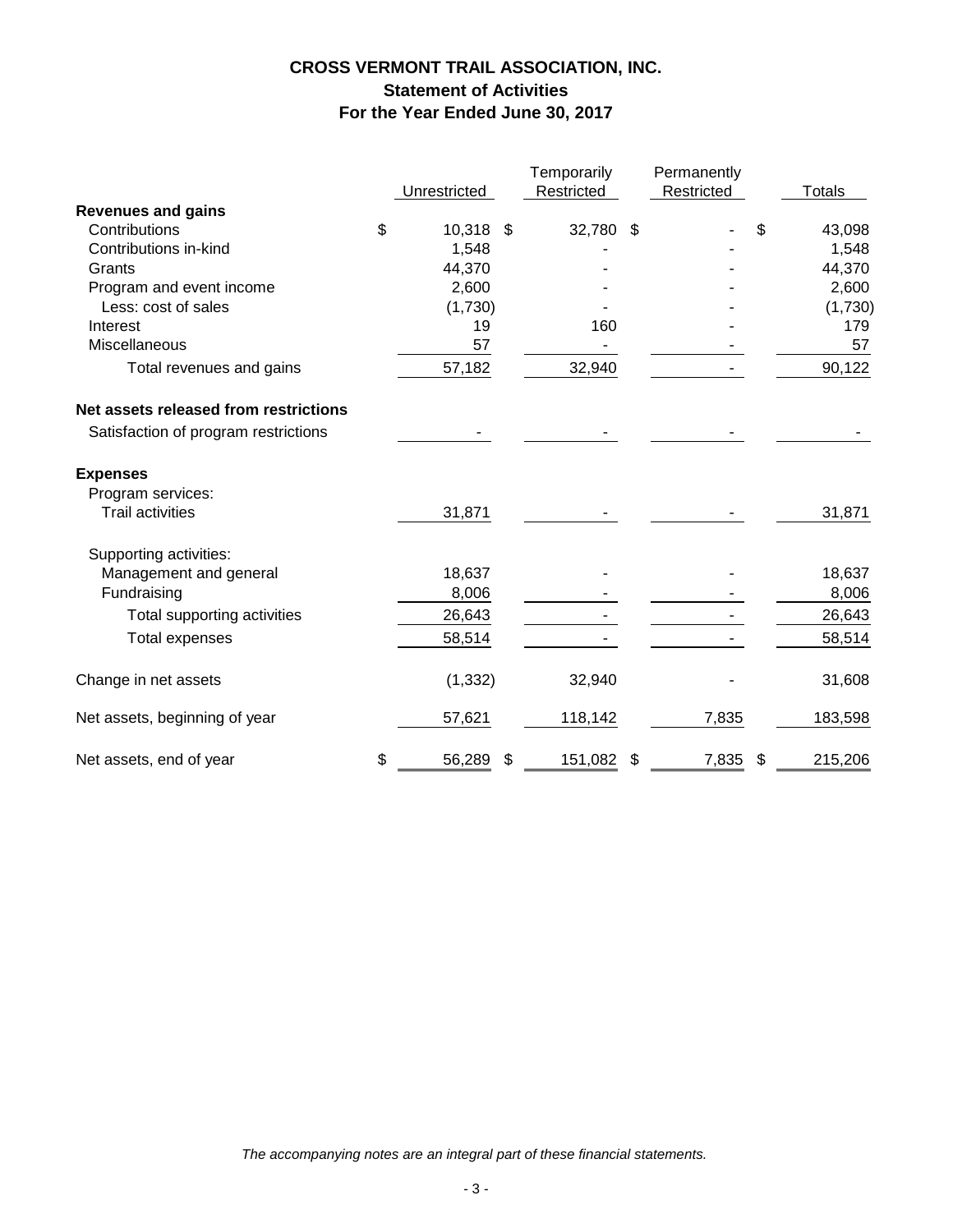# **CROSS VERMONT TRAIL ASSOCIATION, INC. Statement of Cash Flows For the Year Ended June 30, 2017**

# **Cash flows from operating activities**

| Change in net assets                             | \$<br>31,608  |  |
|--------------------------------------------------|---------------|--|
| Adjustments to reconcile change in net assets to |               |  |
| net cash provided by operating activities:       |               |  |
| (Increase) decrease in grants receivable         | 176           |  |
| (Increase) decrease in contributions receivable  | (16, 820)     |  |
| (Increase) decrease in prepaid expenses          | (390)         |  |
| (Increase) decrease in other assets              | 32            |  |
| Increase (decrease) in accounts payable          | 1.751         |  |
| Increase (decrease) in accrued payroll           | 177           |  |
| Increase (decrease) in refundable advances       | 2,076         |  |
| Net cash provided by operating activities        | 18,610        |  |
|                                                  |               |  |
| Net increase in cash                             | 18,610        |  |
| Cash and cash equivalents, beginning of year     | 145,998       |  |
| Cash and cash equivalents, end of year           | \$<br>164,608 |  |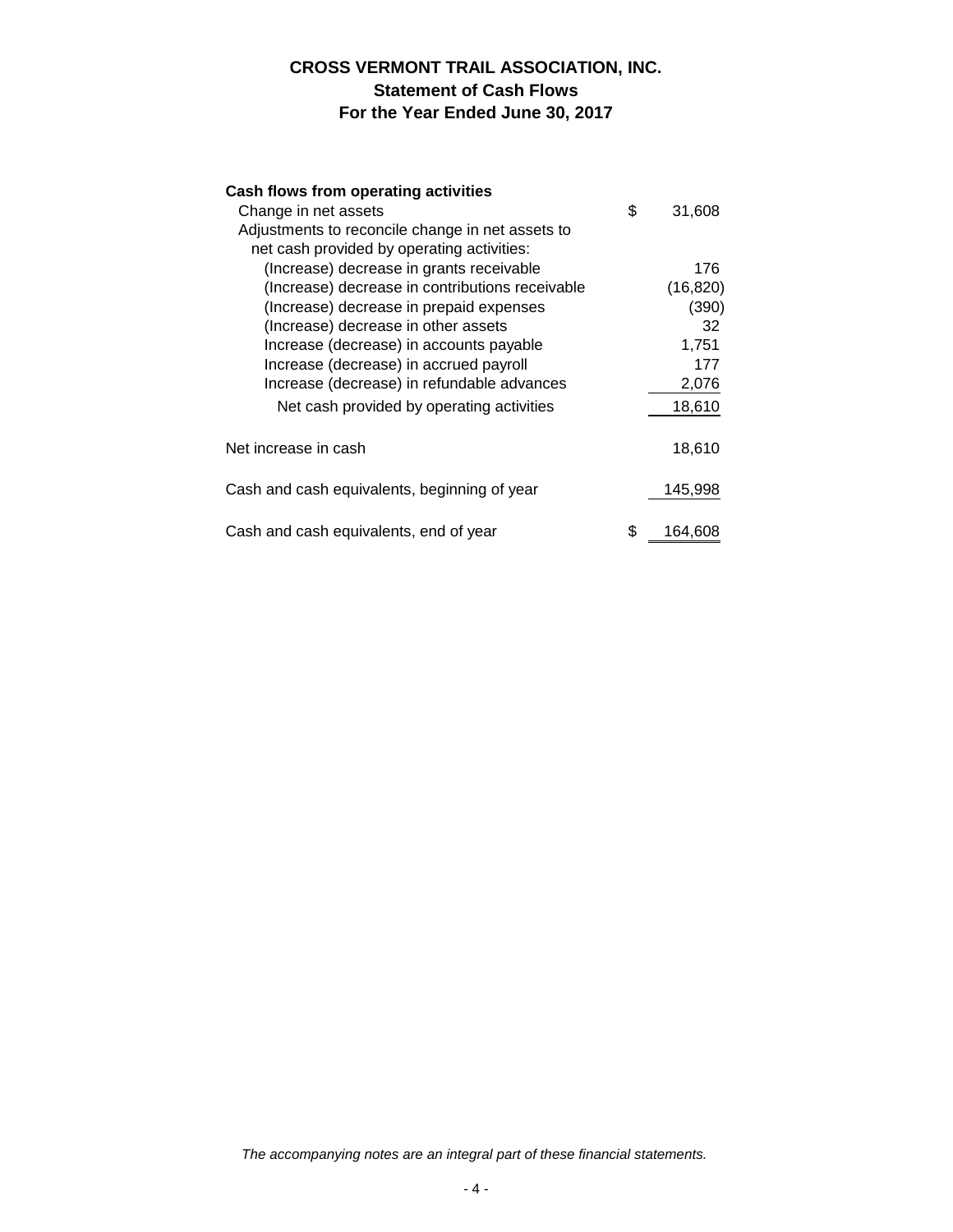#### **1. Summary of significant accounting policies**

Cross Vermont Trail Association, Inc. (the Organization) is a non-profit organization established to assist municipalities, recreation groups, and landowners in the creation and management of a four-season, multi use trail across the state of Vermont for public recreation, alternative transportation, and awareness of our natural and cultural heritage. The Organization is governed by a Board of Directors with an administrative office located in Montpelier, Vermont. The Organization is supported primarily through grants and contributions.

- A. Financial statement presentation The Organization presents its financial statements in accordance with accounting principles generally accepted in the United States of America ("GAAP") as established by the Financial Accounting Standards Board (FASB) in its Accounting Standards Codification (ASC) No 958, section 205, Presentation of Financial Statements of Not-for-Profit Organizations. Under section 205, the Organization is required to report information regarding its financial position and activities according to three classes of net assets: unrestricted, temporarily restricted, and permanently restricted depending upon the existence and/or nature of any donor-imposed restrictions.
- B. Basis of accounting -The financial statements of the Organization have been prepared on the accrual basis of accounting and accordingly reflect all significant receivables, payables, and other liabilities.
- C. Use of estimates The preparation of financial statements requires management to make estimates and assumptions that affect certain reported amounts and disclosures. Accordingly, actual results could differ from those estimates.
- D. Cash and cash equivalents Cash and cash equivalents include demand deposits, money market funds and certificates of deposit which have no potential loss of principal. Cash and cash equivalents, for purposes of the statement of cash flows, exclude permanently restricted cash and cash equivalents.
- E. Property and equipment Property and equipment in excess of \$5,000 are capitalized at cost when purchased or estimated fair market value, if received by donation or acquired under a capital lease agreement. Donations of property and equipment are recorded as unrestricted support unless the donor has restricted the donated asset to a specific purpose. Depreciation and amortization are computed using the straight-line method over the assets estimated useful lives.
- F. Advertising The Organization's policy is to expense advertising costs as incurred. The Organization has recorded \$381 in advertising expense for the year ended June 30, 2017.
- G. Income taxes The Organization has received a determination letter from the Internal Revenue Service stating that it qualifies for tax-exempt status under Section 501(c)(3) of the Internal Revenue Code for its exempt function income and is classified as a publicly supported organization under Section 509(a)(1). Contributions to the Organization qualify for the charitable contribution deduction under Internal Revenue Code Section  $170(b)(1)(A)(vi)$ . In addition, the Organization is not subject to state income taxes on its exempt function income. The Organization has adopted the provisions of Financial Accounting Standards Board's – Accounting for Uncertain Income Tax Positions (FASB ASC 740-10) as it might apply to the Organizations' financial transactions. The Organization believes that it has appropriate support for any tax positions taken, and as such, does not have any uncertain tax positions that are material to the financial statements. The years 2017, 2016, and 2015 are open for possible examination by the Internal Revenue Service.
- H. Grants receivable Grant receivables reflect payments due from grantor agencies as the result of the Organization fulfilling terms of the grant. The Organization believes that these receivables will be collected in full; accordingly, these statements do not contain a provision for uncollectible accounts.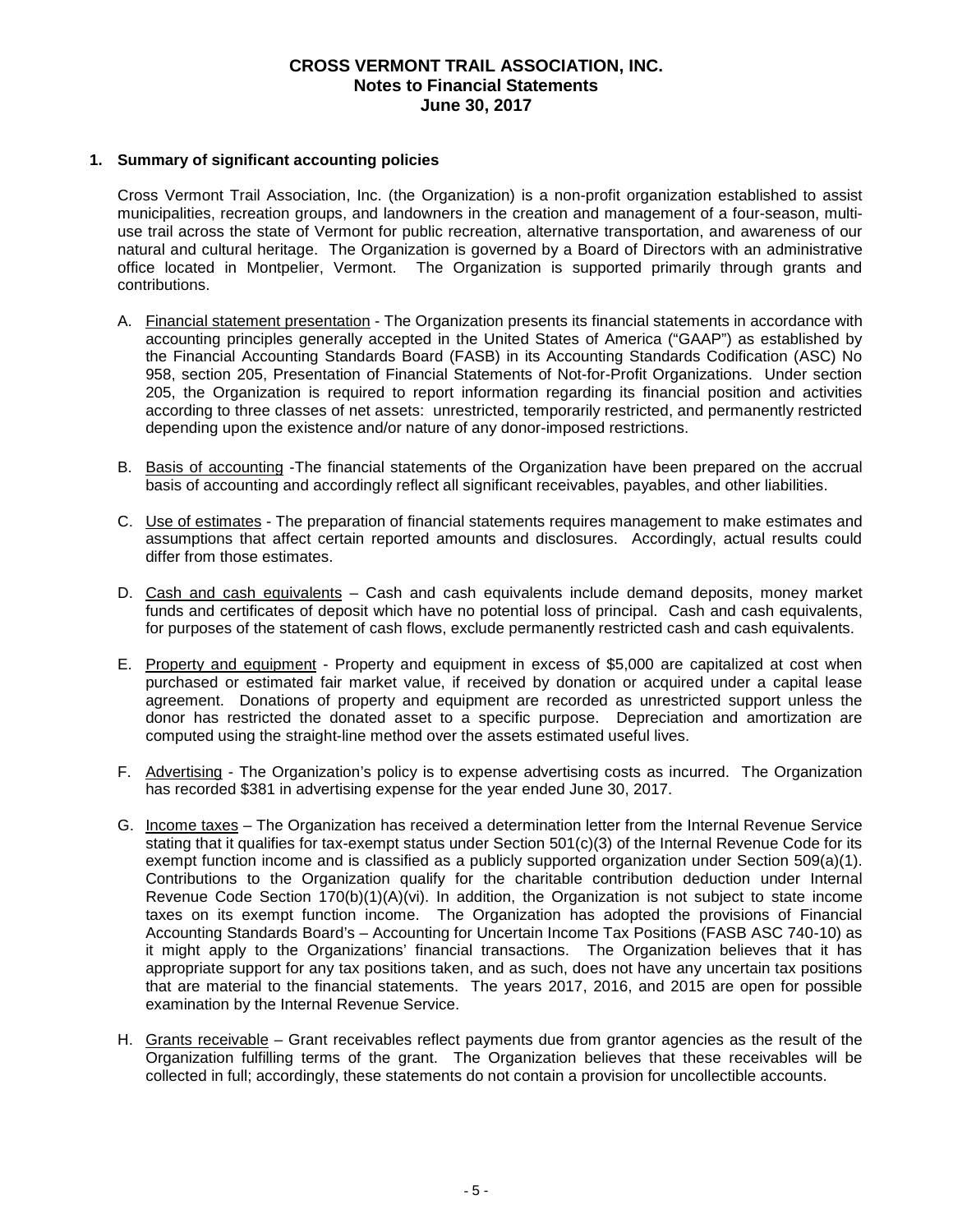#### **1. Summary of significant accounting policies (continued)**

- I. Contributions receivable Contributions receivable reflect unconditional promises to give that are recognized as revenue when the promise is received. The Organization believes that these receivables will be collected in full; accordingly, these statements do not contain a provision for uncollectible accounts.
- J. Refundable advances The Organization records conditional grant awards and contributions received in advance of fulfillment of conditions as refundable advances. Amounts in the refundable advance account are recognized as revenue upon satisfaction of the conditions.
- K. Contributions Contributions received are recorded as unrestricted, temporarily restricted, or permanently restricted depending on the existence and nature of any donor restrictions. Contributions of cash and other assets are reported as temporarily restricted if they are received with donor stipulations that limit the use of the donated assets. Permanently restricted net assets represent contributions from donor-imposed stipulations that neither expire by the passage of time nor can be fulfilled or otherwise removed by the actions of the organization. Contributions received with donor-imposed restrictions that are met in the same year in which the contributions are received are classified as unrestricted contributions.
- L. Conservation lands Conservation land is real property with significant ecological and recreational value. These properties are either managed in an effort to protect the natural environment or transferred to other organizations who will manage the lands in a similar fashion. The Organization records land at cost if purchased or at fair value at the date of acquisition, if all or part of the land was received as a donation.
- M. Conservation easements Easements acquired by the Organization are conservation easements and represent numerous restrictions over the use and development of land not owned by the Organization. Since these easements have no marketable value, and therefore no future economic benefit, they are not recorded as assets on the statement of financial position. All easements acquired by purchase are expensed in the statement of financial position. In all cases, the Organization monitors activities on the land and enforces restrictions.

#### **2. Stewardship fund**

The Organization maintains and manages a stewardship fund to provide income for meeting the Organization's stewardship responsibilities as well as to cover legal costs associated with the enforcement of easement violations. Investment earnings from assets held in the stewardship fund are required to be used solely to support the CVTA easement stewardship program. The original principal amount in the stewardship fund is required to remain intact unless written approval is obtained from the funding agency, Vermont Housing and Conservation Board.

The Organization's policy is to invest the funds in an FDIC insured interest-bearing account. The Organization has adopted a policy not to withdraw any funds from the stewardship fund until it reaches \$25,000. Changes in stewardship fund net assets for the year ended June 30, 2017 were as follows:

|                            | Temporarily | Permanently |            |       |
|----------------------------|-------------|-------------|------------|-------|
|                            | Restricted  |             | Restricted | Total |
| Balance, beginning of year | 588         |             | 7.835      | 8.423 |
| Investment return          | 21          |             |            |       |
| Balance, end of year       | 609         | S           | .835       | 8.444 |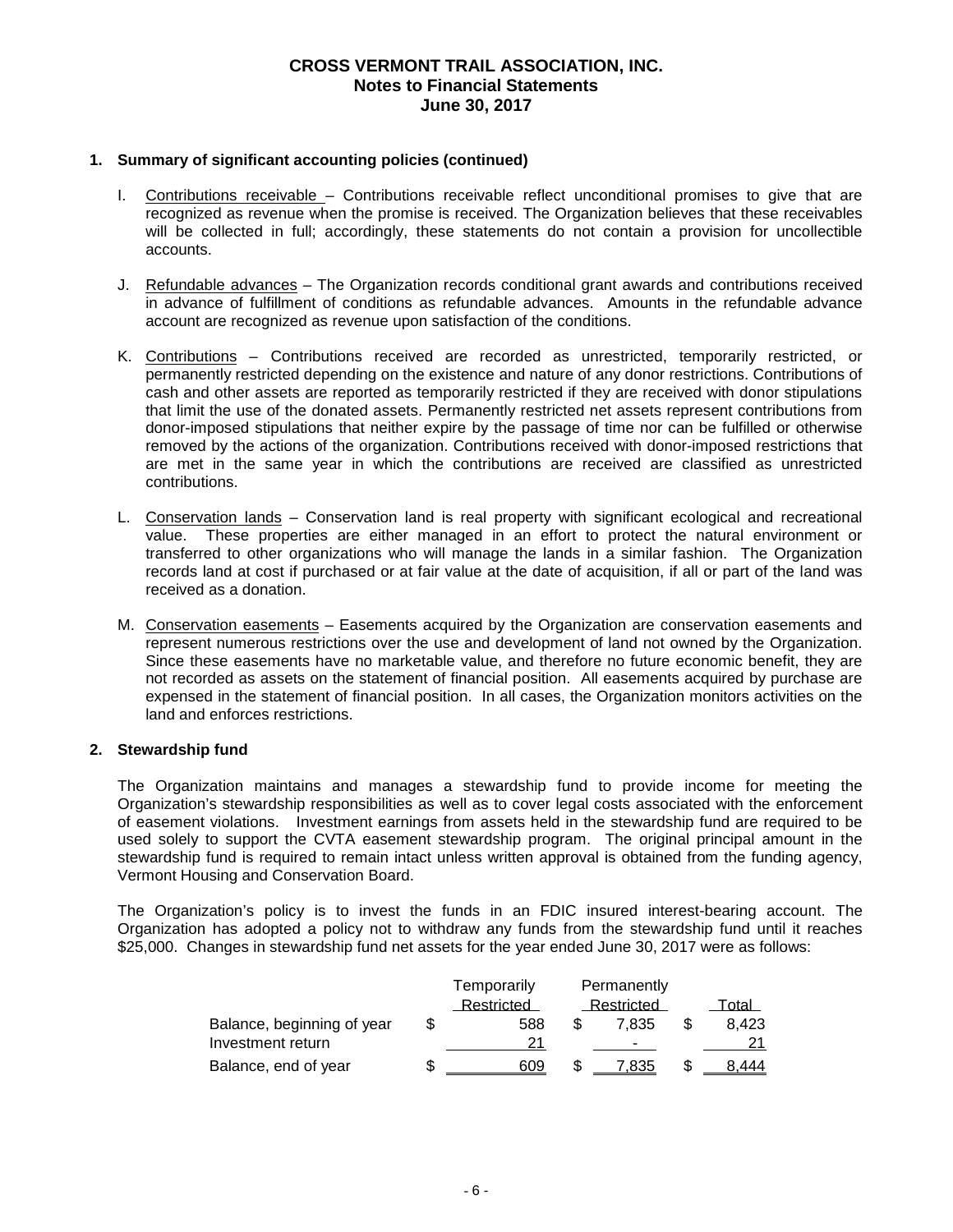#### **3. Temporarily restricted net assets**

Temporarily restricted net assets consisted of the following as of June 30, 2017:

| Stewardship        | S | 609             |  |
|--------------------|---|-----------------|--|
| Powerdam project   |   | 142.473         |  |
| Lylehaven easement |   | 8.000           |  |
|                    |   | <u>_151,082</u> |  |

As of June 30, 2017, the Organization maintained a temporarily restricted fund, the powerdam project, for the purpose of matching federal funding for new trail construction and a bridge over the Winooski River in East Montpelier, Berlin and Barre Town.

#### **4. Contributions receivable**

As of June 30, 2017, the Organization recorded contributions receivable in the amount of \$36,527. The Organization anticipates collecting contributions receivable during the following years:

| 2018 | \$ | 28,327   |  |
|------|----|----------|--|
| 2019 |    | 8.200    |  |
|      | S  | - 36,527 |  |

#### **5. Property, plant and equipment**

Property, plant and equipment at June 30, 2017 consisted of \$10,000 in conservation land.

#### **6. Concentration of revenue**

The Organization receives a substantial amount of revenue from a limited number of grantors. Of the \$90,122 recorded as total revenue and gains for the year ending June 30, 2017, \$44,068 came from three sources.

#### **7. Donated office space and payroll processing**

The Organization's office space is currently donated by the Central Vermont Regional Planning Commission. Accordingly, for the year ended June 30, 2017, the Organization has recognized a contribution and rent expense of \$986. This amount represents an estimate of the fair market value of the donated office space. The Central Vermont Regional Planning Commission also provides payroll processing for the Organization free of charge. Accordingly, for the year ended June 30, 2017, the Organization has recognized a contribution and payroll service expense of \$412. This amount represents an estimate of the fair market value of the donated payroll processing.

#### **8. Commitments and contingencies**

The Organization has projects in process to design and construct several trail sections and a bridge over the Winooski River. Contracts with engineering firms related to these activities total \$298,625. These projects are anticipated to be funded with grants and contributions.

## **8. Line of credit**

As of June 30, 2017, the Organization had available a \$20,000 line of credit at a variable interest rate indexed to the Wall Street Journal Prime Rate plus 3%. The line of credit matures on March 28, 2018. No amounts were borrowed against this line of credit at fiscal year-end.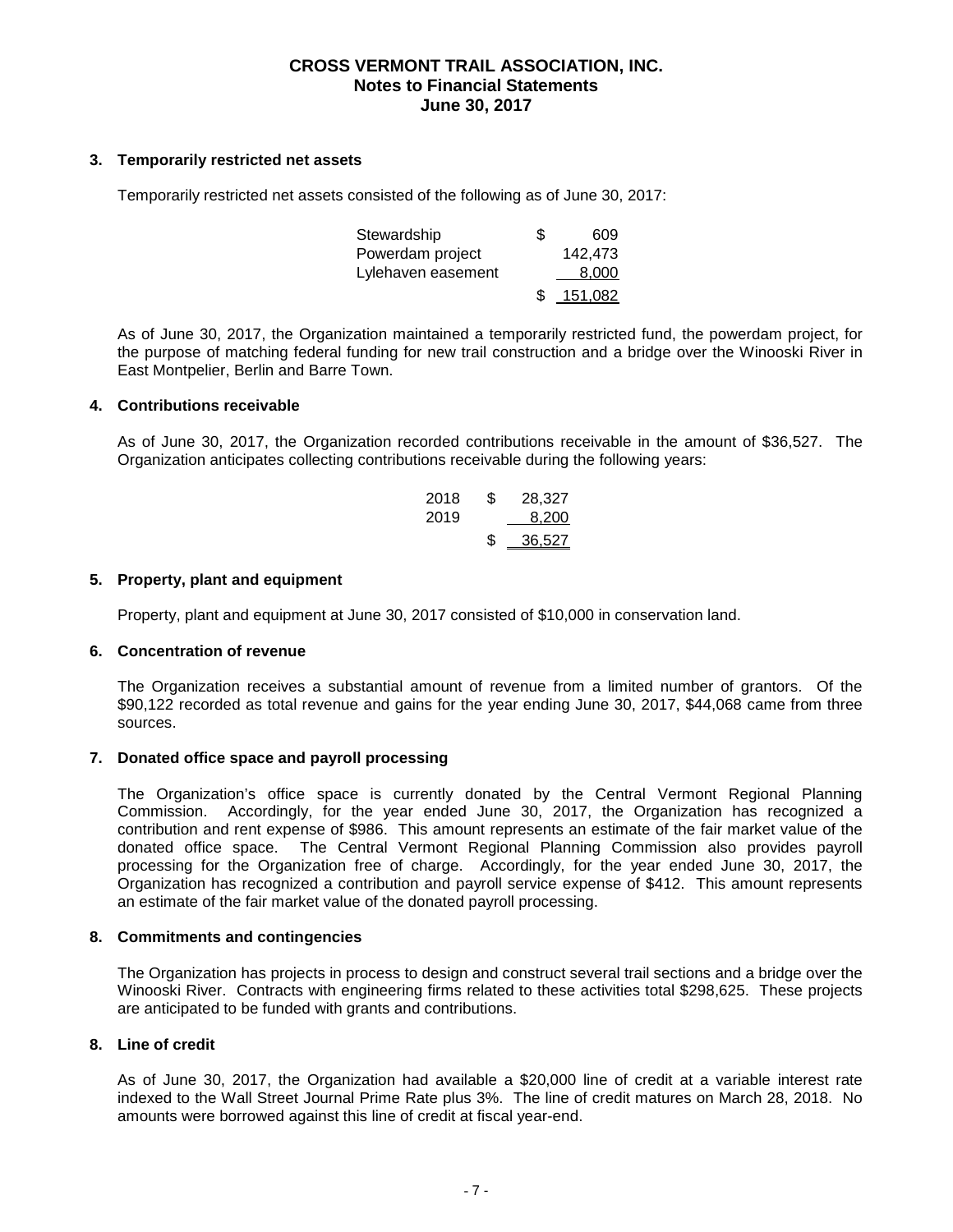## **9. Subsequent events**

The Organization evaluated its June 30, 2017 financial statements for subsequent events through March 9, 2018, the date the financial statements were available to be issued. The Organization is not aware of any subsequent events that would require recognition or disclosure in the accompanying financial statements.